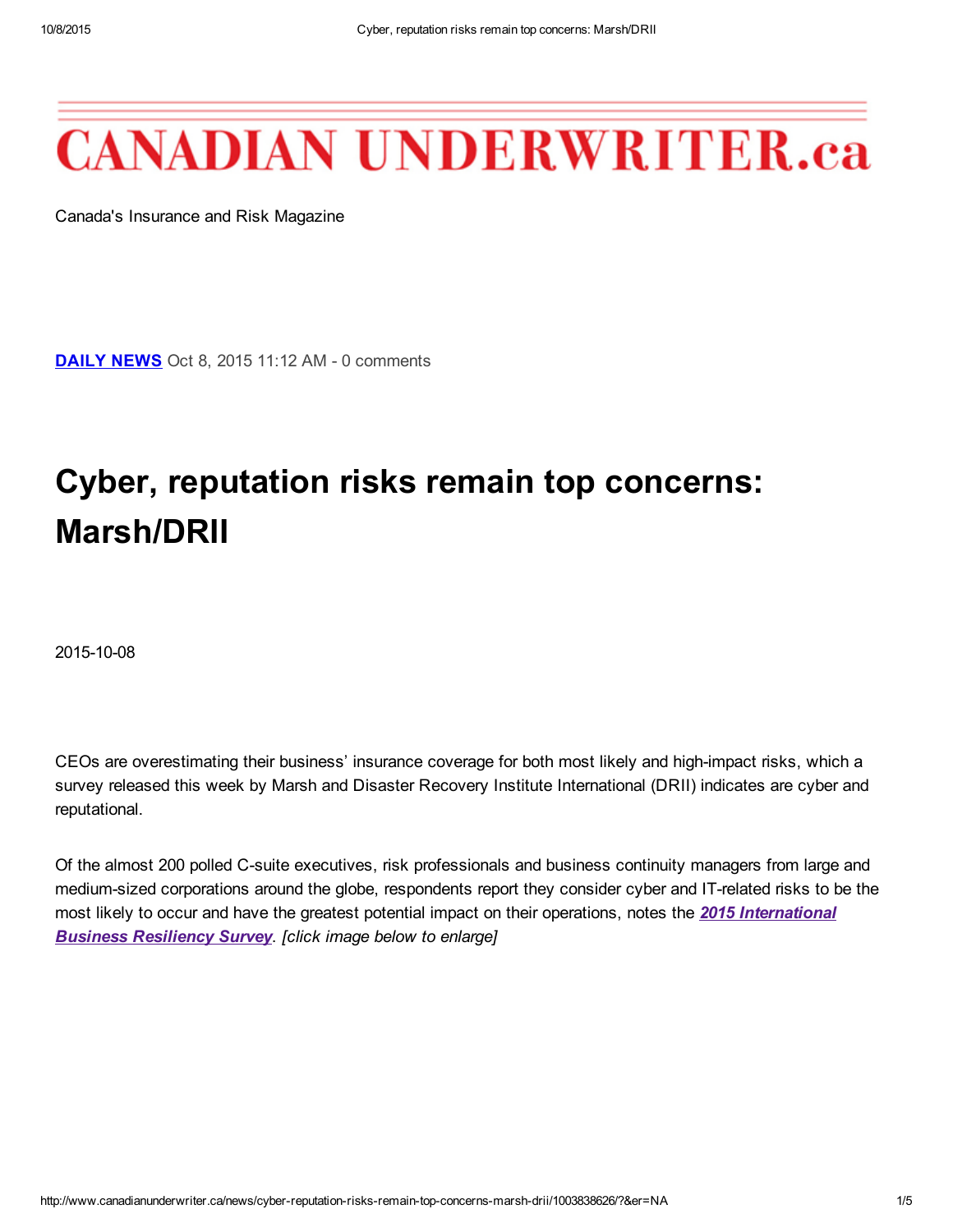

Among 10 suggested risk scenarios, [Marsh](http://uk.marsh.com/) UK reports in a statement, the results indicate the top risks in terms of impact and likelihood are as follows:

- reputational damage from a sensitive data breach impact is 79%, while likelihood is 79%;
- failure in a main IT data centre impact is 59%, while likelihood is 77%; and
- online services being unavailable as a result of a cyber attack impact is 58%, while likelihood is 77%.

The apparent false sense of security around being adequately covered for the most likely and impactful risks faced by their organizations is worrisome.

"Some in the C-suite take it for granted that their organizations have specific insurance cover for cyber and ITrelated risks. On the contrary, despite an increase in the take-up of new specific cyber policies globally, overall penetration remains low," the report states.

"Organizations should perform periodic assessments of all operational risk scenarios that could affect their resilience in order to prioritize risk mitigation actions in accordance with their potential business impacts," Marsh recommends.

Also of concern is the divide in views between CEOs and risk managers. Of the CEOs polled, 28% report they have dedicated insurance coverage against cyber attacks and 21% say they have dedicated insurance protection for reputation damage after a data breach, Marsh reports. That compares to just 6% of surveyed risk managers reporting they have dedicated coverage for these risks.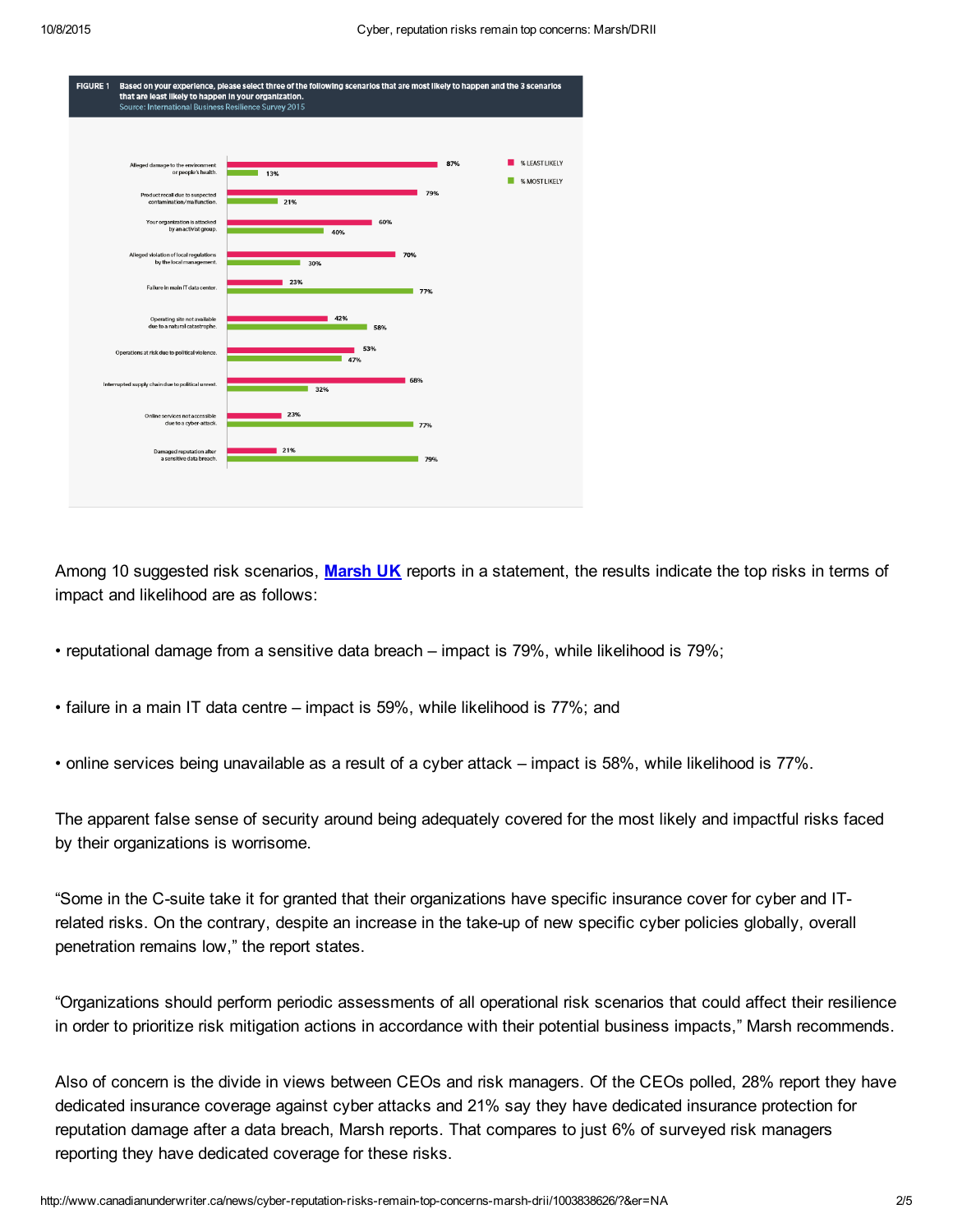Notes the report, "For cyber risks in particular, the level of insurance take-up appears low when compared with the criticality with which the risk is viewed."

With regard to what situations could have the greatest impact on their organizations' reputation, about three-quarters of respondents point to the failure of the IT system and the lack of crisis management planning.

David Batchelor, president of Marsh's International Division, suggests that with product innovations in speciality insurance, "this a good time for organizations to revisit their coverage to make sure that it is properly nuanced to meet the unique needs of their industry and the corporation's business goals."

In terms of investments, CEOs and risk managers were not divided.

In all, the report states that 66% of respondents believe they are currently investing enough in IT, or plan to increase investment in the next three years. Just 18% say they are not currently investing enough. [*click image below to enlarge]*



"Perhaps even more interesting is the finding that 29% of respondents would chose to invest in IT system failure prevention if they could only invest in one particular area – nearly twice as much as the secondhighest choice, which is 'data breach prevention/mitigation'," the report adds.

Both CEOs and risk managers identified IT system failure prevention (29%) as the most important area in which to invest, while CEOs also highlight intellectual property protection (25%). Still, Marsh reports CEOs placed far less importance on the resiliency of IT systems (60%) in relation to reputation management.

Survey results also show a divide between traditional and non-traditional risks. With regard to preparedness, the majority of polled organizations believe they are better positioned to deal with traditional than non-traditional risks. More specifically, respondents rate their organizations' level of resilience to be high for natural catastrophes and IT system failure (40% and 44%, respectively), but low for political violence and an activist group attack on social media (both at 32%).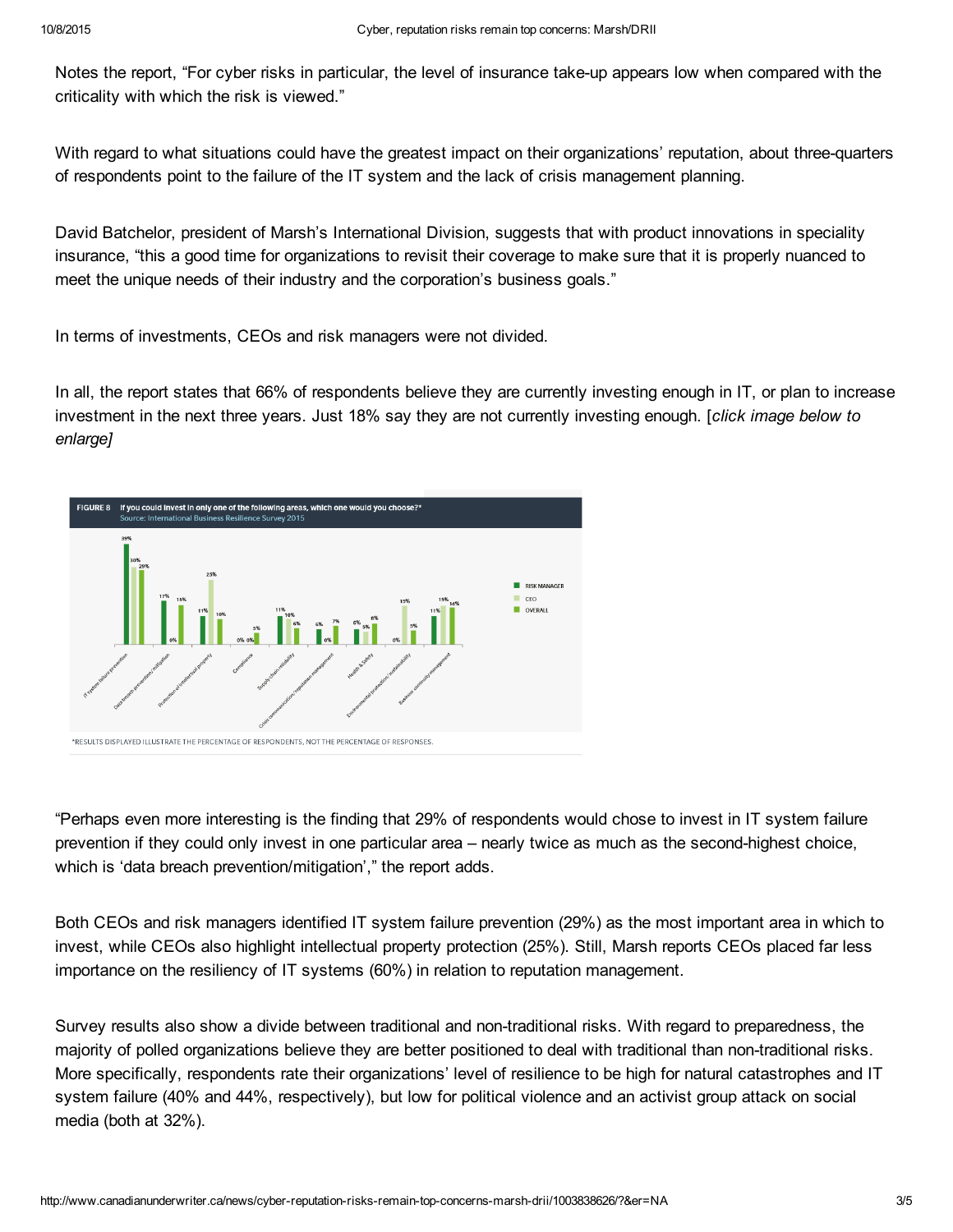The divide continues with respect to the views of CEOs and risk managers, with the two groups having "different perceptions about the severity and control measures in place for various risks facing their organizations."



The report recommends that organizations "review existing business continuity and crisis management frameworks to ensure they are properly addressing emerging, as well as traditional, risks. Those companies that haven't already should undertake a comprehensive review of their cyber exposures to ensure that resilience is built into those areas that need it most. In addition, firms should review the dependencies of critical services and processes from internal and third-party information systems and IT technologies."

The risks with the lowest potential impact originate from a product recall event, Marsh points out, adding that respondents report impact is 15% while likelihood is 21%

The risks with the lowest potential impact originate from a product recall event, Marsh points out, adding that respondents report impact is 15% while likelihood is 21%.

Adds the report, "when asked about events they consider least likely to happen, there is a disconnect between risk managers, who mention violation of local regulations, and CEOs, who say it is the one of the risks that is most likely to happen."

The report points to the importance of IT system resiliency in meeting business goals. "It is interesting to note that CEOs place less importance on the resiliency of IT systems in relation to reputation management, while giving greater attention to crisis management planning," the report states. "Firms should consider including a comprehensive review of the dependencies of critical IT services and processes in their crisis management plans, and the results of this should be relayed to the C-suite," it notes.

| <b>Tweet</b><br>N |  |
|-------------------|--|
|                   |  |
|                   |  |

### Related Topics

| Legal                             |  |
|-----------------------------------|--|
| <b>Risk Management/Commercial</b> |  |